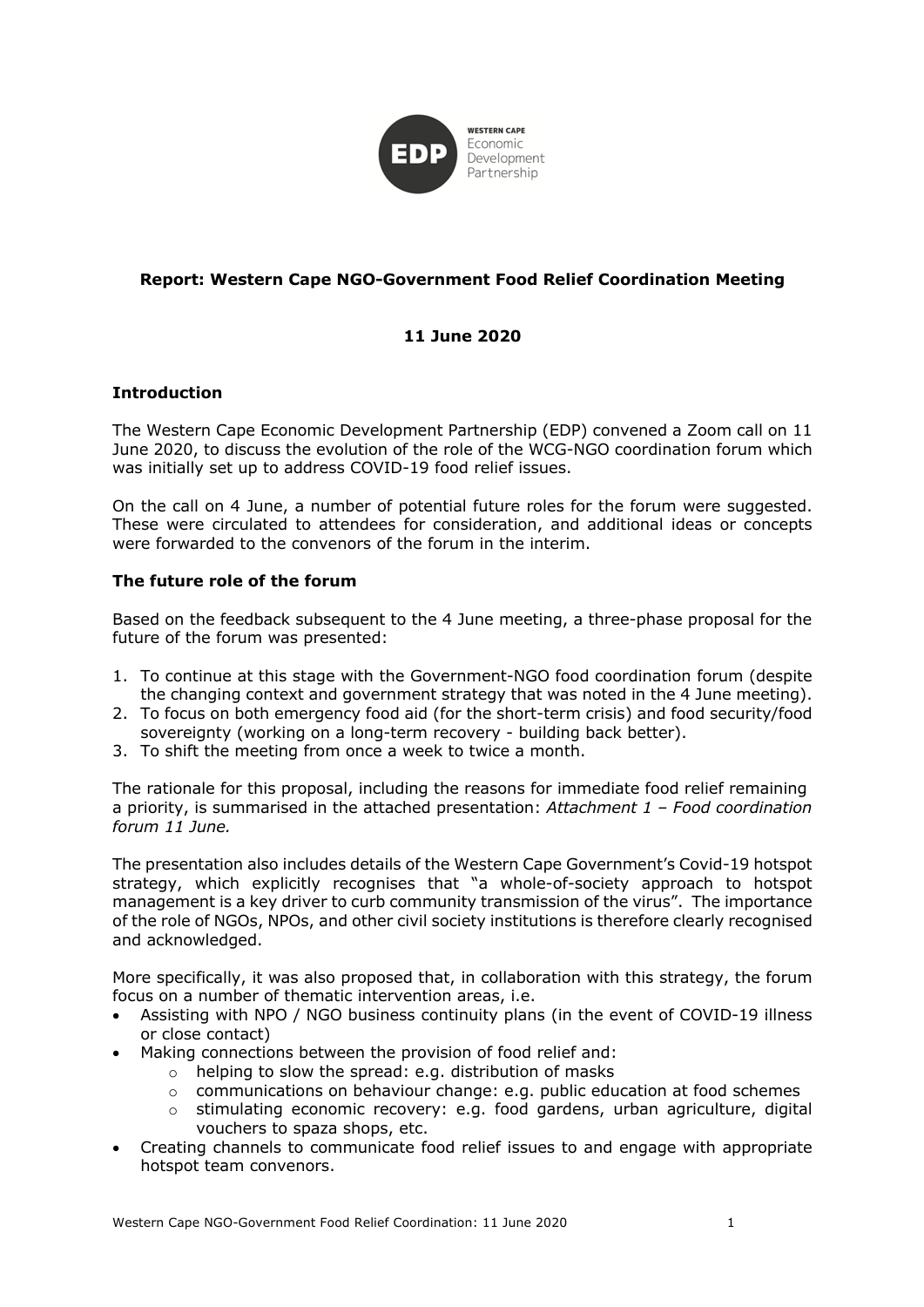A number of additional elements to this proposal were made:

- That the list of WCG and municipal contact people for metro and non-metro areas, as identified in the presentation, be made available to the forum.
- That channels to allow referrals between NGOs and NPOs operating in hotspot areas should also be opened up.
- That meetings similar to this one should be set up, in association with WCG efforts, for each of the hotspot areas.

The proposal, with the additional elements above, was approved by the forum.

### **Update on mapping food relief data**

Food data mapping work has progressed, and two parallel food data efforts have been brought together, i.e. www.fooddistribution.co.za (previously discussed in this forum) and www.foodhelp.co.za. This integration is aimed at avoiding dual messaging or the necessity for repeat registration by organisations providing food relief.

To assist with this integration process, bulk uploads of food distribution data from 12 of the largest intermediary food relief organisations is being coordinated, i.e.:

- Afrika Tikkun
- **CAN Kitchens**
- Community Chest
- Extreem Supathon
- Gift of the Givers
- Ladles of Love
- Mustafadin Foundation
- PEDI Philippi
- Service Dining Rooms
- Stellenbosch Unite
- VPUU
- Warehouse

The following participants on the call will also be included in this effort:

- Pick n Pay
- Rotary
- Ikamva Labantu.

The key aim of this food relief mapping initiative is both to help the public sector understand the scope and the role of civil society in food relief efforts, as well as to assist with an inter-NGO referral system for relief requests and offers.

*Any other such intermediary organisations, who play a role in food relief by supplying front-line food relief entities, should contact Andrew Boraine to ensure that their details are similarly captured.*

### **School food schemes**

There is an apparent lack of clarity on which learners are eligible for school food relief. Jacqui Boulle of the WCG confirmed that, as of 7 June, all schools are now funded to provide food, in the first instance, for **all** their learners (i.e. not just Grade 7 and Grade 12 learners). Should there be extra food, schools have been asked to make it available to learners in their communities who live close to the school.

*NGOs are encouraged to communicate this clarified message throughout their networks.*

### **Food Governance Community of Practice Meeting**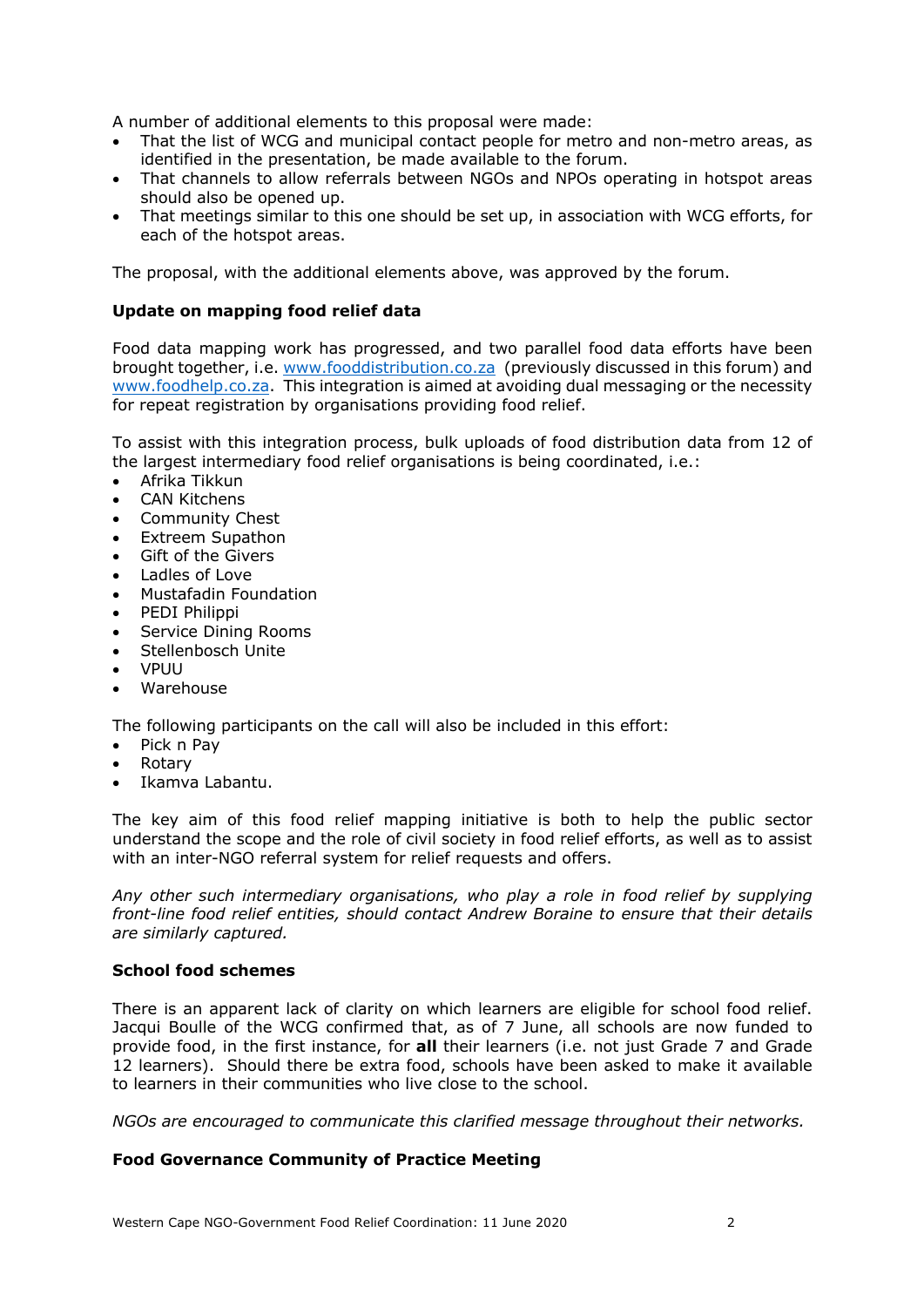Camilla Adelle, from the Centre of Excellence for Food Security, extended an invitation to all call participants to join a meeting at 10am on 23 June aimed at connecting civil society with this community of practice, and specifically at hearing NGO contributions to the discussion on lessons learned in food relief during this crisis.

Participants can register for this meeting on this link: https://foodsecurity.ac.za/events/civil-society-organisations-and-emergency-food-aidlearning-lessons-for-an-ongoing-crisis/.

Further details on the purpose of the meeting are also included on the link.

## **Western Cape Government update**

Jacqui Boulle re-emphasised that the most pressing imperative at the moment is to stop the spread of the virus. To that end, there is a range of communication material available to assist with all such efforts. One example of this material is attached as *Attachment 2: PACK Home Volume 1 Be Coronavirus Safe (English)*. Further material is available on the WCG website, or by contacting Jacqui Boulle at Jacqueline. Boulle@westerncape.gov.za for assistance.

The Provincial Department of Economic Development and Tourism has also been running a 'maskathon' with private sector organisations. The maskathon calls on businesses in South Africa to help donate fabric face-masks to those who need them most. By supporting this, these businesses not only help fund fabric face-masks for those in need, but also help stimulate local manufacturing across small and large scale producers. More details can be found here: https://maskathon.co.za/.

The WCG is also looking specifically to establish links with more civil society organisations providing any sort of relief in areas where there is exponential growth in the COVID-19 infection rates. These organisations should link with the coordinators for each of the hotspots, as outlined in the presentation earlier.

Similarly, with respect to hotspots outside the metro area, there is considerably less coordination and visibility of who is working where. A request was made that any organisations on the call who work in those areas, or who are connected with those who work there, should connect those entities with the relevant area coordinators.

# **City of Cape Town update**

Details of the City of Cape Town Mayor's Relief Fund will be provided before, or at, the next meeting of this forum.

### **General suggestions**

A number of general suggestions were raised in the Zoom chat function.

- The value of utilising this forum to assist with efforts of bulk buying was raised again. There is no denying that the size of the challenge in providing relief is growing, and any assistance in increasing the efficiency of spending through bulk buying is critical.
- A number of participants felt that linking food relief to the provision of non-food requirements should be emphasised. This would have applicability in many areas, of which two were mentioned:
	- $\circ$  Providing non-food items for people in isolation sites or intermediate hospitals.
	- $\circ$  Assisting with the preparation required to ensure ECDs are able to open with sufficient hygiene and PPE material.